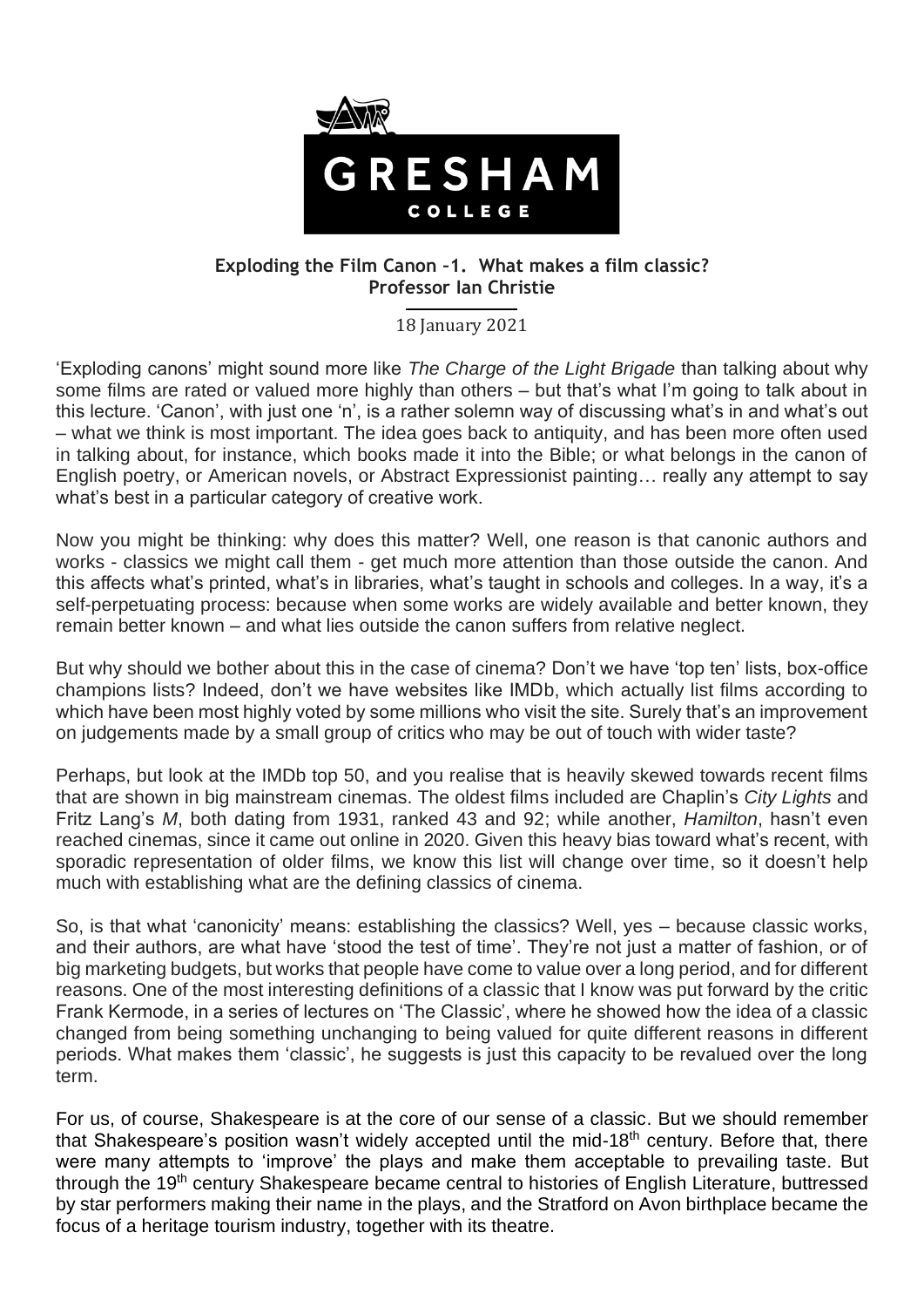We could draw a parallel here for the history of cinema: how about Charlie Chaplin as central to the history of cinema? English literature may be a much bigger field than the history of cinema, but the presence of Chaplin is central to almost every history of cinema. Is this because he was supremely popular in the late 'teens and 20s? Of course, that's true, but it's also because of the esteem in which Chaplin was held by the first critics and historians of cinema. But now, let me fast-forward to the moment when critics were invited to vote for what they considered the greatest films of cinema's first half-century, in the BFI magazine *Sight & Sound* in 1952. The result was two of Chaplin's films reaching the top ten, which underlines how 'canonic' judgements become embedded. Considering that few of those voting in 1952 could have refreshed their memory of Chaplin's *The Gold Rush* or *City Lights*, they must have been relying on memory or reputation, or a combination of these.

Now cinema canons are very different from literary ones, since they're premised on cinema having been a 'global' phenomenon from the start – even if it became dominated by the early US studios in the late 'teens (see Kristin Thompson's *Exporting Entertainment* for an account of this). Literary canons obviously have a strong basis in national literatures – French, German, Russian etc. But cinema is assumed to be international, leaving a problem for 'national cinemas' which may have little visibility on the world's screens. And this problem is acute for one cinema in particular – Britain's – in view of the shared language, shared personnel, and shared facilities. The UK could be seen as 'Hollywood's extra studios', with such cases as Stanley Kubrick being based in England throughout his career; the *Star Wars* series having started life in the UK; and of course, the *Harry Potter* films made in Britain, in a studio specially constructed by Warner Bros. Britain's relationship with 'Hollywood cinema' is unique, and complex.

Canonic ranking often reflects critics' desire to pay tribute to the importance of certain non-US national cinemas at different periods in cinema history. Hence Soviet, Japanese, German, Italian and French films are all represented in such lists since 1952, along with a majority of American films. Three British-born directors have appeared in the *Sight and Sound* Top Ten director lists of 1992 and 2002: Chaplin, Hitchcock and Lean. But we can assume that these were all there on the basis of their US studio-backed work. Historically, only one British film has ever appeared in the *Sight and Sound* international critics' Ten Best: Lean's *Brief Encounter*, briefly at no. 10 in 1952. Subsequently, the highest British entry has been *The Third Man* at no. 35 in 2002.

So, what does the ten-yearly S&S poll tell us? Essentially that critical opinion has been very conservative, very conscious of precedent, very 'western', and largely static for fifty years – until some small, though significant changes in the last iteration, in 2012. *Citizen Kane* reigned supreme, until in 2012, it was toppled by Hitchcock's *Vertigo* (see my commentaries on the *Sight & Sound* poll on BFI website).

But alongside critics' polls such as S&S, and a growing number of others, boosted by websites such as IMDb over the last 30 years, there's also the ranking of Box-Office results, perhaps unique to cinema. As we all know, films are routinely judged by their early release BO, resulting in a financial canon which bears little or no relation to a critical canon. In fact, while working on a study for the BFI back in 2008, *Stories We Tell Ourselves*, on the 'cultural impact' of British Cinema, I made the point that any measurement of true cultural impact' of films would need to take account of a growing number of other indicators. Neither the S&S ten-yearly poll, nor BO ranking, are remotely adequate for judging the cinema canon.

So, what is? Well, in *Stories*, we proposed an extended range of indicators – restoration, appearance in new formats, even ranking in retrospective polls, etc. But here we were only dealing with British cinema. Later, in another study for the BFI/Film Council, *Opening Our Eyes*, we looked at the wider picture: what did cinema – all cinema – mean to a statistical cross-section of UK citizens, of all ages, ethnicities etc. Here, not surprisingly with range of films picked out was wider – and closer to, but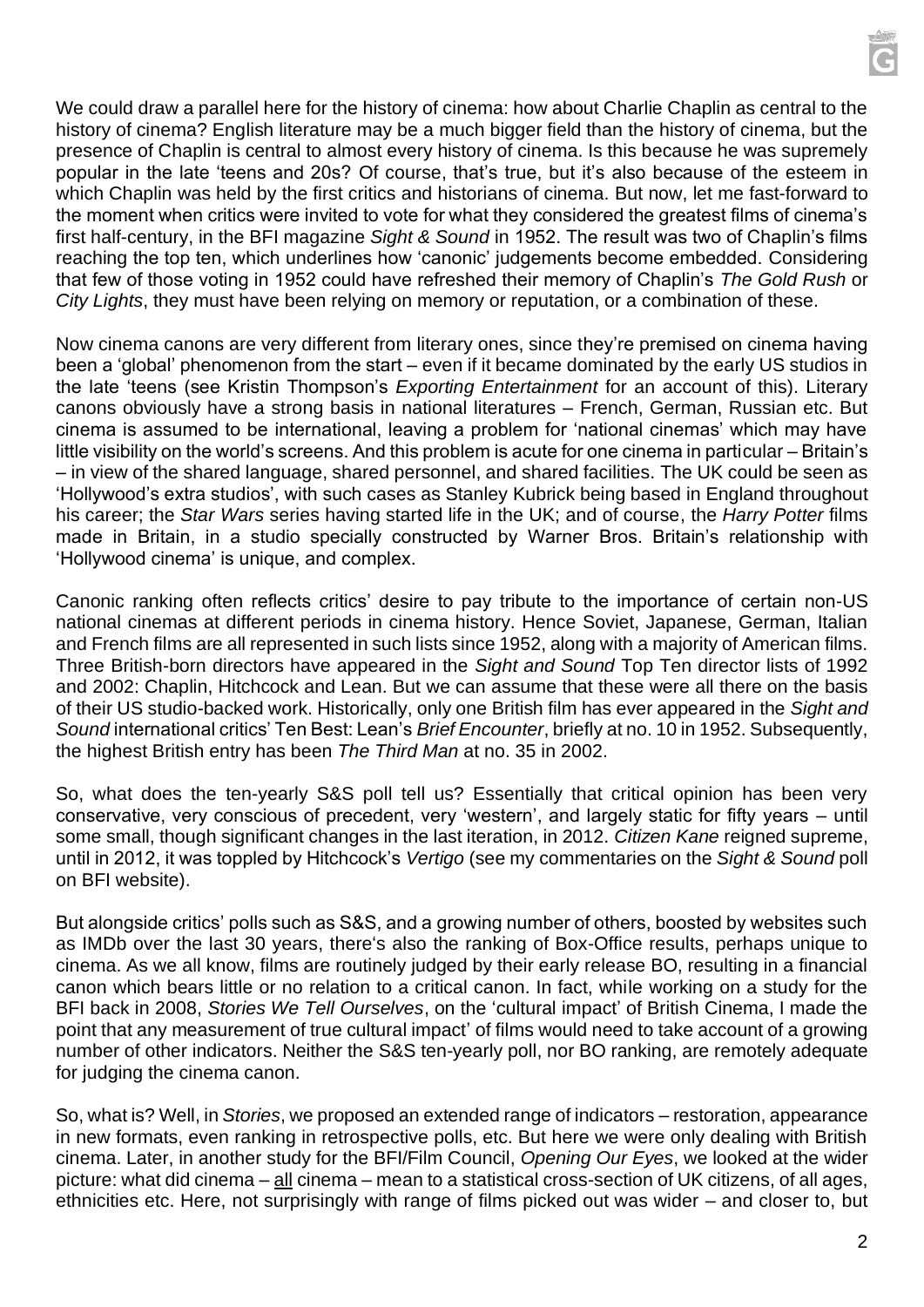not the same as, that box-office ranking. That study, done in 2011, came soon after the release of *The king's Speech*, which came top among films cited as 'having a personal effect' on respondents – a view unlikely to be repeated today, when later films would likely have replaced it in recent memory. But the next three most cited films are interesting: *Schindler's List*, *Avatar*, and *Slumdog Millionaire*; then two old favourites in all listings: *Titanic* and *The Shawshank Redemption*.

So here we're dealing with lists, or 'canons', based on something like 'emotional impact' – different form box-office (largely), and from critics' choices. *Schindler's List* was widely shown in schools, as part of modern history of the Holocaust. *Shawshank* seems to be very much a product of the video and internet age – long topping IMDb polls of 'best' or 'favourite' films. But the two Cameron films are also interesting: not only were they very widely seen in cinemas on initial release, but also seem to have tapped into deep-seated emotional/cultural responses (*Titanic* had led to a museum in Belfast; and *Avatar* effectively launched the era of digital projection in cinemas worldwide, as well as starting a boom in 3D, however short-lived). And video certainly has had a huge impact on film canons of all kinds, as viewers have been able to collect their personal libraries, and re-view ad lib (we collected high scores for the *Star Wars* and *Lord of the Rings* franchises and *Dirty Dancing*, as much reviewed titles).

In 2022 *Sight & Sound* is due to carry out another worldwide poll of critics and filmmakers. That'll be the first since streaming became worldwide; and also, since the pandemic changed our relation to cinema's past and present. Many other factors are no doubt relevant and can be expected to affect the canon – the MeToo and Black Lives Matter movements. Can these be reflected in simple lists of ten-best? Will generational, locational, and other factors lead to a 'splintering' of any consensus about the best films?

And what about the importance of canons for *programming*? I would argue that canons underpin much programming, whether for cinema, or television, or video and now streaming. For instance, when we launched the BFI's original video series Connoisseur, back in 1990, we saw this as a way to make key films from cinema history available to view, when there were often neither 35mm prints nor screens to show these – films like *The Seven Samurai* by Kurosawa, or the work of Jean Renoir, Orson Welles, Max Ophuls – the core of 'arthouse' filmic appreciation…

Which brings us back to where we started. Is there a 'core curriculum' of 'works that are generally agreed to be good, important, and worth studying' in cinema? Should that be taught to schoolchildren, alongside Shakespeare etc – or even instead of? What about Hitchcock vs Shakespeare? Or is all this ranking and selection old-fashioned, retrograde? But if it is, what do we put in its place, to encourage viewers to range more widely? Programming – whether for cinemas, channels, streaming platforms - involves making choices: this, rather than that. And it involves taking audiences with you. Today with streaming increasingly how films reach viewers, especially under current conditions, we're seeing what may be a massive shift in taste that will ultimately affect the future canon. In my next two lectures in this series, I'll be looking at what may change the film canon. Will it be demands to break out of the tradition of white male directors, or to range far beyond Europe and North America?

Let me end this first lecture by quoting the great Italian writer Italo Calvino, who was also a keen film enthusiast. I've adapted the beginning of his list of reasons why we should read the classics – to explain why we should watch, and re-watch the classics of cinema:

1. The classics are those films about which you usually hear people saying: 'I'm re-watching...', never 'I'm watching'...

2. The classics are those films which constitute a treasured experience for those who have seen and loved them; but they remain just as rich an experience for those who reserve the chance to see them for when they are in the best condition to enjoy them.